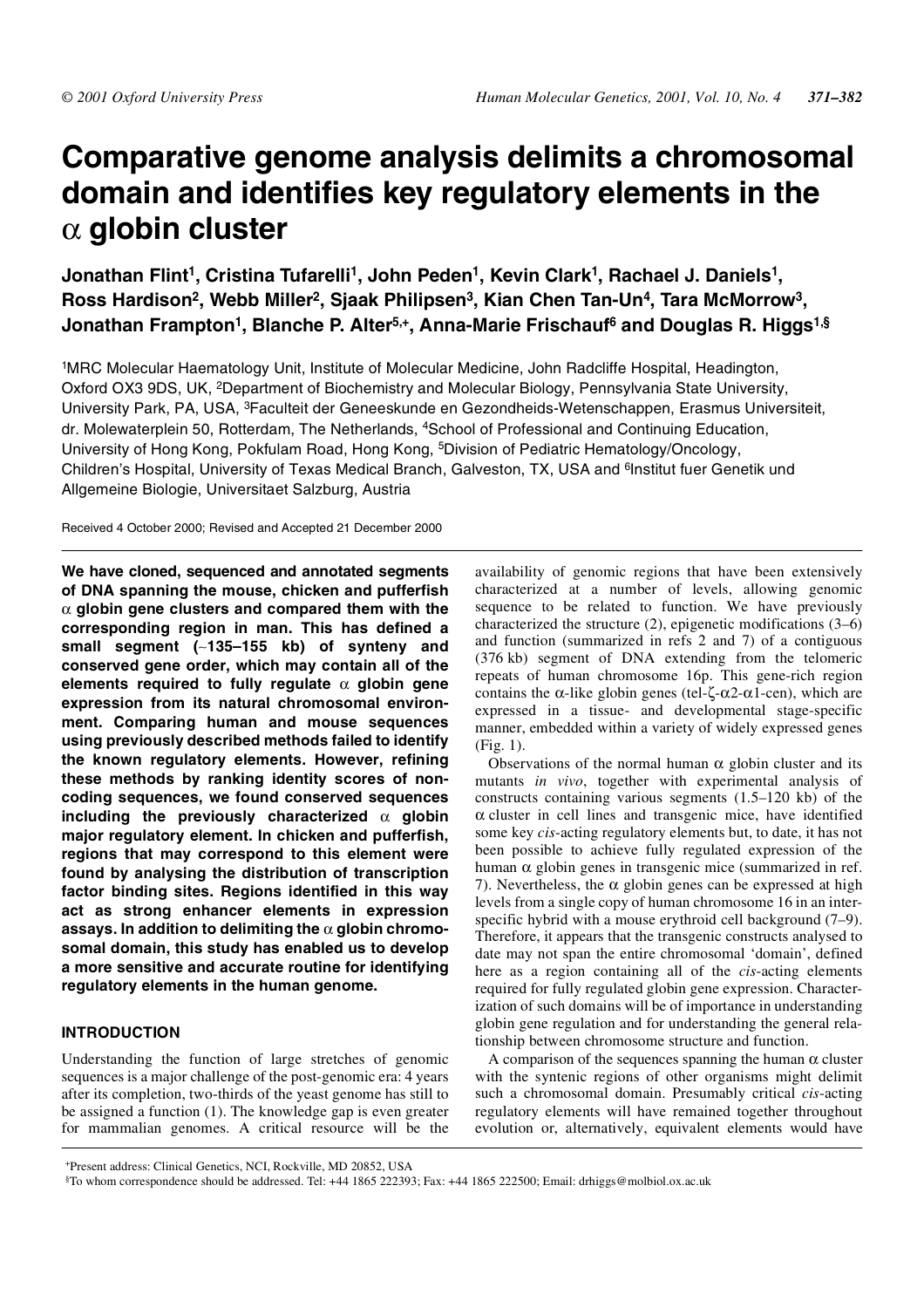

**Figure 1.** Comparison of the human (AE005175), mouse (AY016021 and AY016022), chicken (AY016020) and pufferfish (*S.nephelus* AY016023 and *F.rubripes* AY0160214) α globin clusters. (for further details see http://molbiol.ox.ac.uk/~haem/Syn/Fig1.jpg). The position and annotation of the human genes (Materials and Methods) are shown and summarized in Table 2. The direction of transcription towards the centromere (above the line) or telomere (below) is indicated. Orthologous genes in each species are represented in corresponding colours. Other non-syntenic genes are labelled. Comparative dotplots were created using the Pip analysis software (http://bio.cse.psu.edu/pipmaker) (27); (**A**) human/mouse, (**B**) human/chicken and (**C**) human/pufferfish. The extent of synteny of each cluster with respect to the human α globin cluster is represented by horizontal lines at the top of the figure. The scale in base pairs is indicated. The full extent of synteny in the chicken has not yet been determined (dashed line).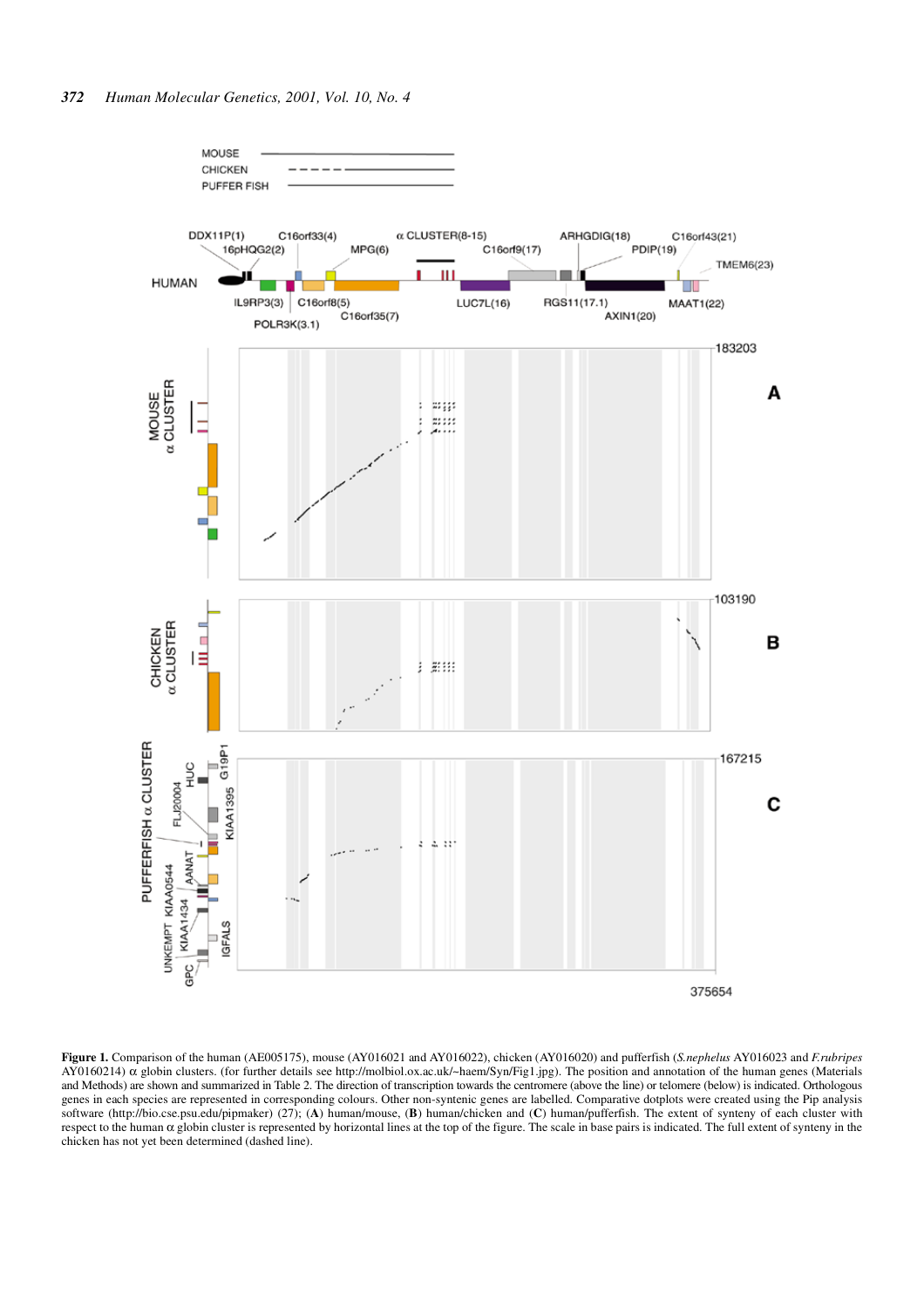|                   | Length $(bp)$ | GC % (average) <sup>a</sup> Exons $(\%)^b$ |       | Introns $(\%)^b$ | All repeat types $(\%)$ | SINES $(\%)^b$ | LINES $(\%)^b$ |
|-------------------|---------------|--------------------------------------------|-------|------------------|-------------------------|----------------|----------------|
| Human             | 152 040       | 54.5(41.0)                                 | 8.88  | 49.65            | 36.1                    | 22.9           | 5.7            |
| Mouse             | 111962        | 49.4 (44.4)                                | 11.45 | 56.72            | 21.1                    | 13             | 2.3            |
| Chicken           | 53 599        | 47.6(47.0)                                 | 5.37  | 67.31            | 2.1                     | 1.45           | $\theta$       |
| <b>Spheroides</b> | 32054         | 49.1 (47.4)                                | 18.19 | 24.12            | IJ                      |                | $\theta$       |

**Table 1.** Comparisons of the  $\alpha$ -like globin gene clusters across the regions of synteny

a The average GC contents (in parentheses) were calculated from the analysis of current releases of human (1197 Mb), mouse (108 Mb), chicken (14 Mb) and pufferfish (22 Mb) sequences.

<sup>b</sup>The proportion of the structure compared with the total sequence analysed.

been recruited. Therefore, cross-species comparisons may also highlight the critical regulatory elements within such a region.

In this study, we have analysed contiguous segments of DNA spanning the  $\alpha$  globin clusters of mouse, chicken and two species of pufferfish, enabling us to define a small segment of synteny and conserved gene order which has been maintained throughout evolution. In the human cluster, this conserved segment spans ∼135–155 kb including the globin genes, their major regulatory element (αMRE or HS-40) and several widely expressed genes. When comparing the human and mouse sequences using previously defined routines (10–13), we did not clearly identify regulatory elements. However, by ranking sequence identities, the most conserved non-coding matches included the  $\alpha$ MRE, the  $\zeta$  globin promoter and a previously characterized, erythroid-specific DNAse1-hypersensitive site (HS-33): none of these elements could be identified by aligning human with chicken or pufferfish sequences. However, using prior knowledge of known erythroid-restricted transcription factor (TF) binding sites (14–16) we have shown that in chicken and pufferfish an  $\alpha$  globin enhancer lies in a position corresponding to the αMRE of human and mouse. In addition to delimiting the  $\alpha$  globin chromosomal domain, these findings highlight the potential value and limitations of comparative analysis for interpreting primary DNA sequence.

#### **RESULTS**

#### **Overall comparison of the extended sequences**

Clones containing orthologues of the human  $\alpha$ -like globin genes were identified and contigs extending in either direction from these recombinants were assembled (Materials and Methods). For comparison we sequenced long segments of DNA spanning the mouse (*Mus musculus*; 183 kb), chicken (*Gallus gallus*; 103 kb) and pufferfish [*Spheroides nephelus*; 167 kb and *Fugu rubripes*; ~36 kb (data not shown)] α globin gene clusters and compared these with the previously analysed human  $[376 kb (2,17)]$  sequence (Fig. 1 and Table 1).

It has been shown previously that the  $\alpha$  globin clusters of several species (e.g. man, rabbit and horse), lie in a telomeric position (18–20). In man, the  $\alpha$  cluster commonly lies only 150 kb from the 16p telomere (allele A) (18). However, the mouse  $\alpha$  cluster clearly lies at an interstitial position on chromosome 11 (21–23). The precise chromosomal location of chicken (linkage group E35; http://www.ri.bbsrc.ac.uk) is currently unknown. We found no telomeric or subtelomeric DNA repeats in the mouse, chicken or pufferfish  $\alpha$  globin regions.

The GC content of the  $\alpha$  clusters and their surrounding DNA is greater than the average for each respective species (Table 1). The  $\alpha$  clusters lie in the most GC-rich isochores (24) of the human (H3, ∼54% GC) and mouse (H2, ∼50% GC) genomes. The chicken cluster also lies in a GC-rich isochore (H2, 50% GC) although isochores with higher GC content (H3 and H4) are found in this species (25). The pufferfish cluster has a similar GC content to those of the average segments of its genome. Comparisons of the proportions of each sequence representing exons, introns and repeat elements (Table 1 and Fig. 1) showed relative compaction of the  $\alpha$  clusters in pufferfish and chicken due to fewer repeats (chicken and pufferfish) and smaller introns (pufferfish). In the pufferfish *S.nephelus*, the region of conserved synteny is compacted 5-fold, commensurate with the 7.5-fold smaller genome of the closely related fish *F.rubripes* (26).

#### **Defining the segments of conserved synteny**

We have previously reported the fully annotated sequence of the human  $\alpha$  globin gene cluster (2,17) (summarized in Fig. 1 and Table 2). Using a similar approach (legend to Fig. 1) we initially analysed and annotated sequences from the other species. This showed that in addition to the  $\alpha$ -like genes, several previously identified genes surrounding the human α cluster were also found flanking the α clusters of mouse, chicken and the pufferfish *S.nephelus* (Fig. 1 and Table 2).

Comparison of the human and mouse sequences using PipMaker (27) showed extensive matches (∼155 kb in human and 112 kb in mouse) between the two clusters (Fig. 1A). Similarly, homology was seen comparing the chicken (Fig. 1B) and pufferfish (Fig. 1C) sequences with human, but at a lower percentage identity.

More detailed comparisons of the sequences (e.g. Fig. 2) showed that the clearest matches occurred in the syntenic, orthologous genes for which the number of coding exons, their sizes and sequences are well conserved (Fig. 2), as are their predicted proteins (data not shown). We also noted strong identity between the human and chicken sequences between coordinates 350859 and 352206 (in the human cluster). It seems most likely that this represents a new gene, although this was not predicted by any of the current programs and there are no expressed sequence tag (EST) hits associated with this putative gene. In summary, these analyses clearly demonstrated that sequence comparison between any two of the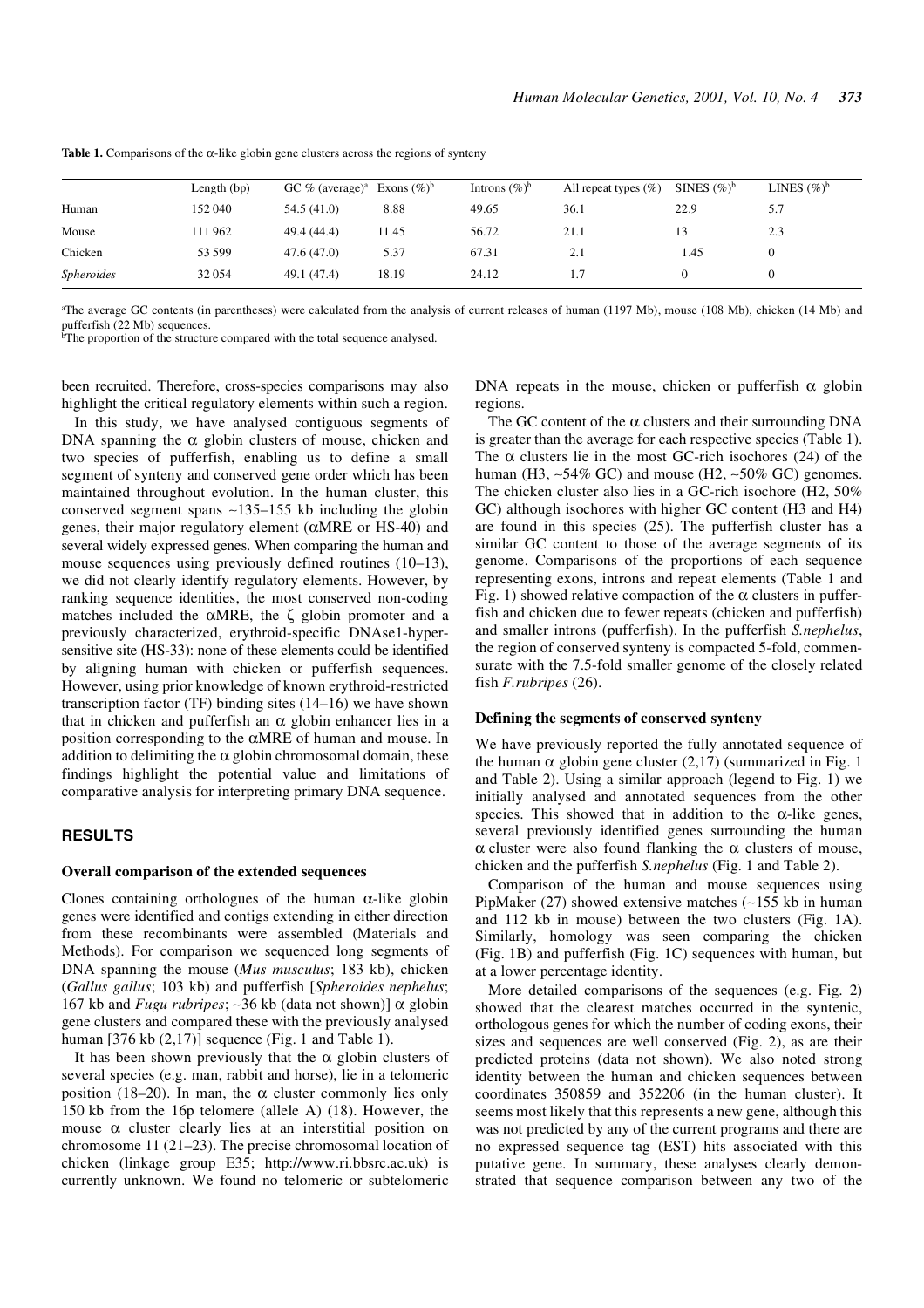#### **Table 2.** Summary of syntenic genes

| Gene<br>no.  | Gene name          | Known EST<br>extent                 | Known or possible function<br>Mouse                      |                | Chicken                                                                            |     | Spheroides  |               |               |
|--------------|--------------------|-------------------------------------|----------------------------------------------------------|----------------|------------------------------------------------------------------------------------|-----|-------------|---------------|---------------|
| $\mathbf{1}$ | DDX11P             | 1685-4086                           | Helicase pseudogene                                      |                |                                                                                    |     |             |               |               |
| 2            | (16pHQG2)          | 4037-9529                           | Related to CXYORF1                                       |                |                                                                                    |     |             |               |               |
| 3            | IL9RP3             | 17109-29489                         | Interleukin 9 receptor<br>pseudogene                     | $m3*$          | 40171-30569                                                                        |     |             |               |               |
| 3.1          | POLR3K             | 36979-43634                         | RNA polymerase III subunit                               |                |                                                                                    |     |             | s3.1          | 55865-56335   |
| 4            | $C16$ orf $33$     | 43871-47669                         | Unknown                                                  | m4             | 45575-48693                                                                        |     |             | s4            | 55166-54356   |
| 5            | $C16$ orf $8$      | 48058-66371                         | Possible role in signal<br>transduction                  | m5             | 56211-49759                                                                        |     |             | s5            | 75541-69245   |
| 6            | MPG                | 68247-75845                         | N-methylpurine-DNA<br>glycosylase                        | m6             | 66660-71947                                                                        |     |             | s6            | 90619-91649   |
| 7            | $C16$ orf $35$     | 74305-128837 Unknown                |                                                          | m <sub>7</sub> | 107496-72907                                                                       | c7  | 489-41783   | <sub>s7</sub> | 97493-92205   |
| 8            | <b>HBZ</b>         | 142854–144504 Zeta globin $(\zeta)$ |                                                          | m8             | 116561-117903 c8                                                                   |     | 47614-46183 |               |               |
| 9            | H B Z' P           |                                     | 152946–155254 Zeta globin pseudogene $(\zeta \psi)$      |                |                                                                                    |     |             |               |               |
| 10           | HBAP2              |                                     | 155997-156768 Alpha globin pseudogene ( $\psi \alpha$ 2) |                |                                                                                    |     |             |               |               |
| 11           | <b>HBAP1</b>       |                                     | 158655-159453 Alpha globin pseudogene ( $\psi \alpha$ 1) |                |                                                                                    |     |             |               |               |
| 12           | HBA2               |                                     | 162875-163709 Alpha globin 2 (α2)                        |                | m12 $(5'\alpha)$ 123603-124285 c12 $(\alpha^D)$ 49886-50692 s12 (A1)               |     |             |               | 98883-98247   |
| 13           | <b>HBA1</b>        |                                     | $166674 - 167521$ Alpha globin 1 ( $\alpha$ 1)           |                | m13 (3' $\alpha$ ) 136507-137189 c13( $\alpha$ <sup>A</sup> ) 53558-52881 s13 (A2) |     |             |               | 102065-101295 |
| 14           | (ROP)              |                                     | 168553-168654 HUMCRHY3 scRNA<br>pseudogene               |                |                                                                                    |     |             |               |               |
| 15           | HBQ1               |                                     | $170335 - 171177$ Theta globin 1 (01)                    |                |                                                                                    |     |             |               |               |
| 16           | LUC7L              |                                     | 178971-219373 Possibly an RNA-binding protein            |                |                                                                                    |     |             |               |               |
| 17           | $C16$ orf $6$      | 222698-256658 Unknown               |                                                          |                |                                                                                    |     |             |               |               |
| 17.1         | RGS11              |                                     | 258849-266406 Regulator of G protein signalling          |                |                                                                                    |     |             |               |               |
| 18           | <b>ARHGDIG</b>     |                                     | 271219-274238 Rho GDP-dissociation inhibitor<br>(GDI)    |                |                                                                                    |     |             |               |               |
| 19           | <b>PDIP</b>        |                                     | 273743-277753 Protein disulphide isomerase<br>precursor  |                |                                                                                    |     |             |               |               |
| 20           | <b>AXIN1</b>       |                                     | 277979-343000 Inhibits embryonic axis<br>formation       |                |                                                                                    |     |             |               |               |
| 21           | $Cl$ <i>forf43</i> | 350849-352206                       |                                                          |                |                                                                                    | c21 | 87583-89164 |               |               |
| 22           | <b>MAAT1</b>       |                                     | 360509–358221 Melanoma antigen                           |                |                                                                                    | c22 | 77373-80040 |               |               |
| 23           | TMEM6              | 361326-367701                       |                                                          |                |                                                                                    | c23 | 65741-72122 |               |               |

species studied detected all of the genes including their alternatively spliced exons.

## **Defining the boundaries of conserved synteny**

Closer inspection defined the 5′ breakpoints in homology between the  $\alpha$  clusters of human and other species (Fig. 1). Comparing human and mouse, homology ends following the *IL-9* receptor (human gene 3), which is a functional gene in mouse (28) but a pseudogene in man (29). In addition, there is no match to *POLR3K* (human gene 3.1) in the mouse, suggesting that a further rearrangement within the region of synteny occurred after divergence of these species. In pufferfish the last point of homology extends to the end of *C16orf8* (human gene 5). Beyond this, orthologues for *POLR3K* and *C16orf33* (genes 3.1 and 4) are found, but rearranged with respect to the human cluster. At present there are insufficient

sequence data to define the extent of homology upstream of the chicken cluster.

At the downstream end of the cluster (right hand boundary in Figs 1 and 2), the sequences of mouse, chicken and pufferfish diverge from the human sequence within a very narrow region between co-ordinates 171000 and 171186 of the human cluster (Fig. 1). Beyond this region, the sequences of each species appear quite different. In the mouse cluster, the only identifiable sequences lying adjacent to the  $\alpha$  cluster consist of repetitive elements related to retroviral sequences. The orthologue of *LUC7L* (human gene 16), which lies immediately to the centromeric side of the human  $\alpha$  cluster, is located on mouse chromosome 17 linked to a pseudoalpha gene but quite separate from the functional mouse  $\alpha$  cluster on chromosome 11 (30). Downstream of the  $\alpha$  genes in the pufferfish we identified a group of genes (FLJ20004, KIAA1395, HUC and G19P1) with homologues on human chromosome 19. In the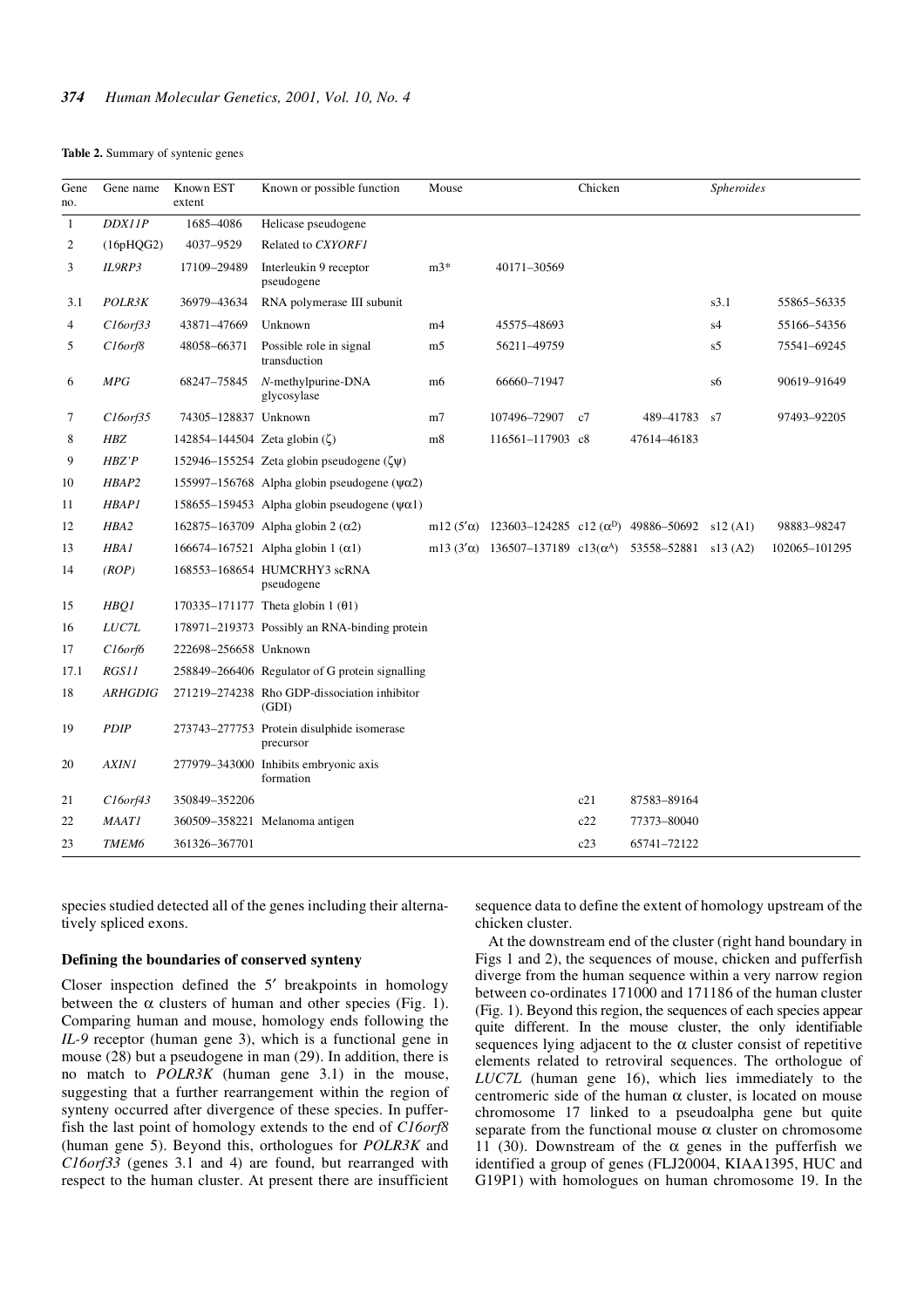

**Figure 2.** Detailed comparison of the human and mouse sequences generated using PipMaker (for further details see http://molbiol.ox.ac.uk/~haem/Syn/ Fig2.jpg). Each gene is indicated with its extent and orientation shown by an arrow. Grey boxes represent exons, red boxes represent erythroid-specific HSs and blue boxes represent constitutive HSs. HS-33 is a previously described erythroid-specific HS and  $\alpha$ MRE (HS-40) is the  $\alpha$  globin MRE. The scale (kb) is shown. CS1 and CS2 indicate the positions of the two highly conserved sequences described in the text.

chicken there appears to have been an inversion, removing the orthologues of the human genes 16–19 and placing genes 23–20 in an inverted orientation next to the  $\alpha$  genes (Fig. 1).

Despite the long period of evolution (∼500 million years) throughout which these species have diverged from each other, the extant  $\alpha$  globin clusters are arranged in a remarkably similar manner. In addition to the  $\alpha$  genes themselves, several genes lying upstream of the clusters have been conserved. It seems likely that the boundaries of the  $\alpha$  cluster, created independently in all four species, define the maximum limits of the chromosomal segment containing all of the *cis*-acting sequences required for fully regulated  $\alpha$  gene expression.

## **Comparison of the four** α **globin clusters**

To further our understanding of how the  $\alpha$  globin gene cluster is normally regulated, we analysed the  $\alpha$ -like genes in detail in each species (Fig. 3). Where known, the genes are arranged along each chromosome in the order in which they are expressed in development. Genes predominantly expressed in the embryonic period are found in human  $(\zeta)$ , mouse  $(\zeta)$  and chicken  $(\pi)$ . Similarly, genes expressed in the fetal/adult period are present in all species, interspersed with pseudogenes. As in all mammals studied to date (31–35 and R. Hardison, unpublished data), apparently functional  $\theta$  genes are found in mouse and man. Although they could not carry oxygen (33) their role, if any, is currently unknown. At present, the pattern of expression of the pufferfish  $\alpha$ -like globins is unknown. However, transcripts corresponding to A1 are represented multiple times in a *Fugu* cDNA database containing 3213 genes (http://fugu.hgmp.mrc.ac.uk), but no ESTs corresponding to A2 were found even though this appears to be a structurally normal gene. A2 is possibly expressed at a very low level or may be an embryonic gene. Another functional α-like gene (A3) is present in *F.rubripes* on another chromosome lying 2 kb from the *Fugu* β globin gene (T. McMorrow and S. Philipsen, unpublished data). It is interesting that the pufferfish  $\alpha$ -like globin genes lie in the reverse orientation with respect to the linked non-globin genes compared with the human, mouse and chicken clusters (Fig. 3). It is also interesting that this is the first observation indicating a physical separation between the  $\alpha$  and  $\beta$  clusters in fish or amphibians; in previous reports these genes are linked in these orders.

#### **Evolution of CpG islands**

We analysed the association of CpG islands with the  $\alpha$ -like globin genes and the widely expressed genes flanking the cluster. In the human  $\alpha$  cluster equally prominent CpG islands were associated with each functional  $\alpha$ -like gene and with each of the widely expressed genes flanking the cluster (2) (Fig. 3). In the mouse, prominent CpG islands were seen associated with the widely expressed genes (e.g. the *C16orf35* gene in Figure 3 and data not shown) but only minor enrichment of CpG dinucleotides was found at the α-like genes themselves (Fig. 3). A very similar pattern was observed in the chicken cluster. However, no distinct CpG islands could be detected at either the globin genes or the widely expressed genes in the syntenic region of the pufferfish (Fig. 3 and data not shown) due to the high background of CpG dinucleotides found in fish (36).

#### **A search for regulatory elements**

It has been suggested that, in mammals, regulatory elements can be found by searching for ungapped alignments outside known exons (11–13,37). Most recently it has been suggested that regulatory elements should be found in non-coding regions with >70% identity over at least 100 bp (10). Comparing human and mouse sequences, two matches fulfilled these criteria (Fig. 2, CS1 and CS2). CS1 (co-ordinates 54332– 54440) probably corresponds to an alternatively spliced exon of *C16orf8* (human gene 5) as we subsequently identified an EST sequence (HS804279) which matches CS1 and exons 1 and 2 of *DIST1*. The other match, CS2 (113455–113584), is a conserved sequence in intron 3 of *C16orf35* (human gene 7). Although this element does not contain an open reading frame it may contain part of a non-coding exon since, in both mouse and human, a portion of CS2 has been shown to match the 3′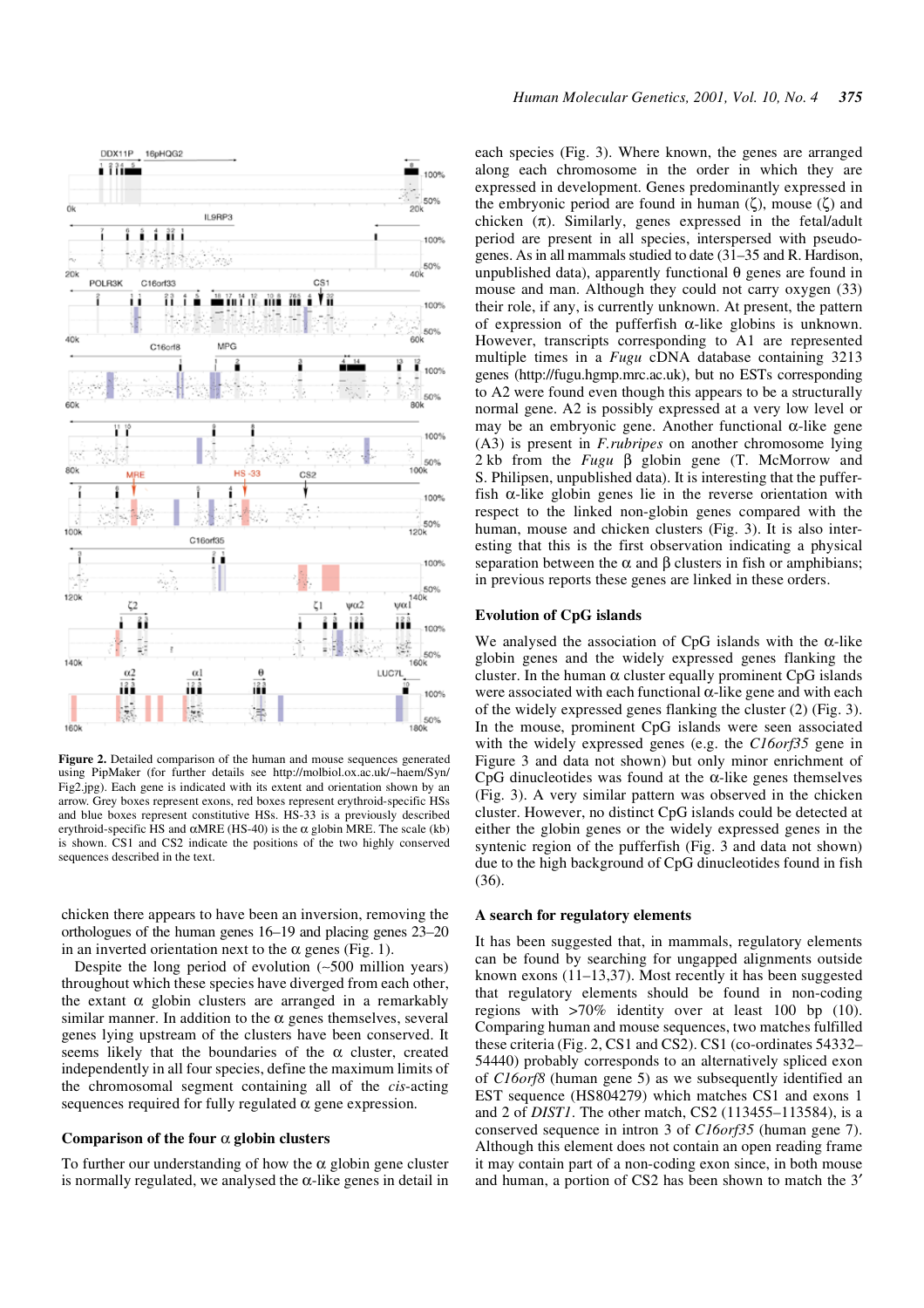

**Figure 3.** Structures of the α globin clusters of man, mouse, chicken and pufferfish (*S.nephelus*). Globin genes are shown as solid boxes and pseudogenes as open boxes. The long black boxes upstream of each cluster represent *C16orf35* and its orthologues. The direction of transcription is indicated by placing the gene above or below the line. The approximate positions of MARE sites are shown as stalks capped with filled circles. Below each cluster are plots of the CpG frequency in a 200 bp stepping window.

end of exon 1 of *C16orf35* (referred to as the *PROX* gene in ref. 38). It is also possible that this region plays a regulatory role, although it appears not to regulate expression of the  $\alpha$  globin genes (7), does not coincide with any currently known HS and has no enhancer activity in transient assays. Therefore, in our initial search for regulatory elements we found only two potentially interesting sequences that probably correspond to alternatively spliced exons.

The criteria of Loots *et al.* (10) did not identify any of the previously characterized regulatory elements in the  $\alpha$  cluster (e.g. the  $\alpha$ MRE or the globin gene promoters). However, when gapped alignments between human and mouse were simply ranked by alignment scores (based on length and identity) the highest matches included CS1, CS2, αMRE, the promoters of the  $\zeta$  and  $\psi\zeta$  genes, HS-33 (a previously mapped erythroidspecific HS), a constitutive HS and only one unknown sequence (Table 3). To test this analysis further we analysed the human and mouse  $β$  globin clusters in the same way. Again, the highest matches identified most of the previously described *cis*-acting elements regulating the human β globin cluster (Table 3), validating this analytical routine.

At other loci, sequence comparisons of human with chicken (270 million years) and pufferfish (400 million years) DNA sequences have identified regulatory elements (39,40). For the  $\alpha$  globin clusters, comparing chicken and pufferfish with human sequences showed homology in the exons of syntenic genes (data not shown). The only other match to the human sequence in either of these species coincided with CS1 (in pufferfish) and CS2 (chicken and pufferfish), which may represent exons of highly conserved genes around the  $\alpha$  cluster. Therefore, preliminary comparisons of these sequences did not reveal candidates for regulatory elements.

Since none of the sequences associated with previously characterized regulatory elements or HSs appeared to be strongly conserved in chicken or pufferfish, we examined the

distribution of binding sites for TFs known to play a role in globin gene regulation (41). Many of these sites (e.g. GATA binding sites) are very frequent in all sequences analysed here and were not enriched in known erythroid-specific HSs. In contrast, Maf recognition elements (MAREs; YGCTGASTCAY) (42) are relatively infrequent (∼1 in 3000–8000 bp) and yet the HSs corresponding to the  $\alpha$ MREs of man (HS-40) and mouse (HS-26), both located in intron 5 of *C16orf35*, each contain two MAREs positioned exactly 21 bp apart (Fig. 4). No other 'paired' sites, within 60 bp of each other, were found in human and only one other was found in mouse (coordinates 74892– 74904).

We next searched the chicken sequence and the only paired MARE site was again found in intron 5 of the *C16orf35* gene. In this case, the sites were also 21 bp apart (Fig. 4). To analyse this further, we examined the position of HSs throughout the chicken cluster and found that the paired MAREs are associated with an HS in HD3 erythroid cells (Fig. 5). In pufferfish, one paired MARE site was found upstream of the *MPG* gene (gene *s6*). A second paired site was again found in intron 5 of the *C16orf35* gene (gene *s7*). In this paired site, the MARE motif (Fig. 5, right) lies in the opposite orientation to that observed in other species and is 43 rather than 21 bp distant from the second site. Closer inspection revealed a similar distribution of TF binding sites between all four species in this region (Fig. 4).

These findings strongly suggested that the paired MARE sites in intron 5 of the *C16orf35* gene in chicken and pufferfish (Fig. 3) may serve a similar role to that of the human and mouse αMREs. We therefore tested whether these regions, with minimal sequence identity but conserved TF binding sites, have maintained any functionally similar role.

#### **Functional characterization of putative regulatory elements**

It has previously been shown that the human and mouse αMREs behave as strong enhancers in erythroid cells (15,43–46).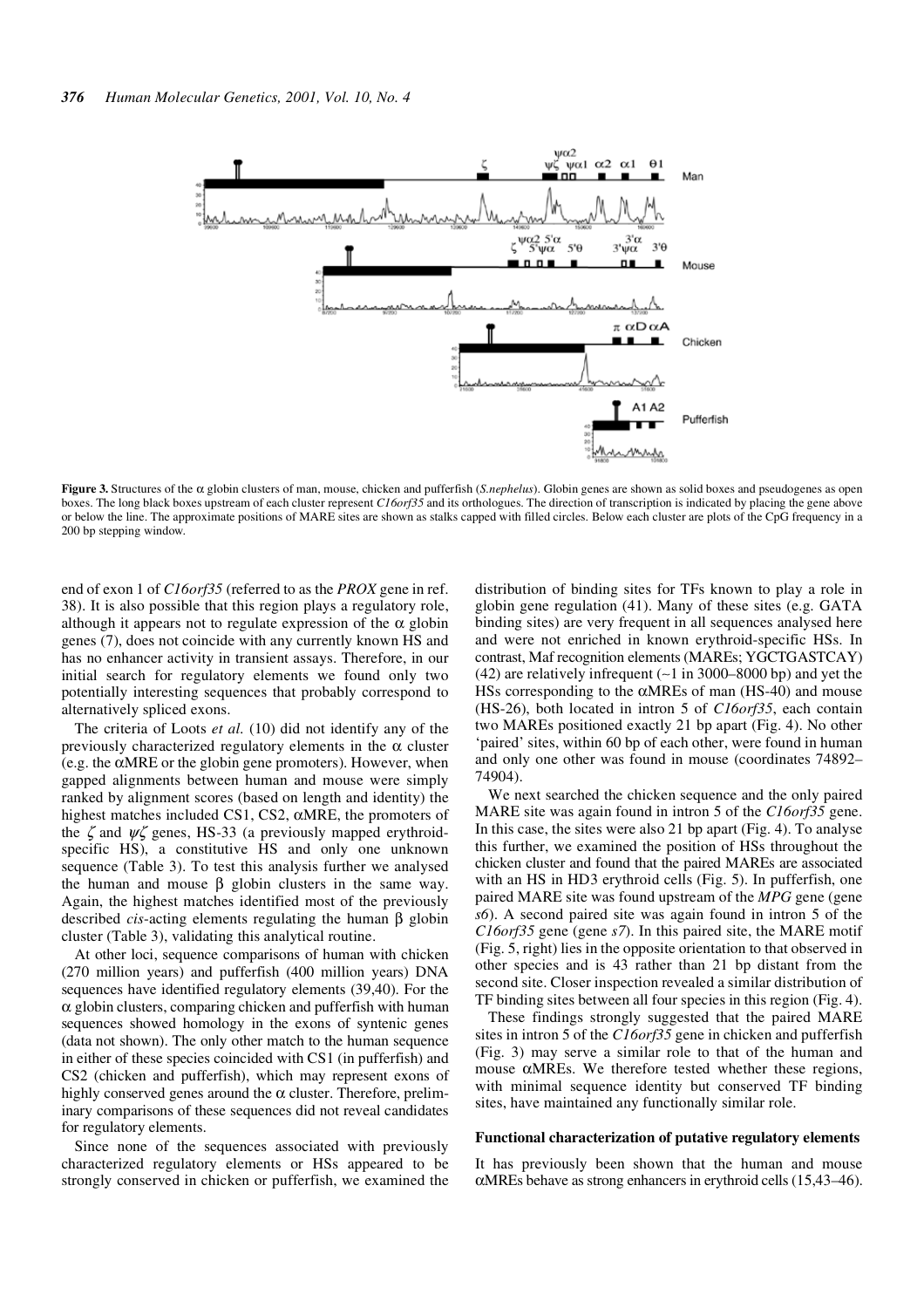| Human                   |        | Mouse  |        | Identity (%) | Length (bp) | Score | Annotation      |  |
|-------------------------|--------|--------|--------|--------------|-------------|-------|-----------------|--|
| Start                   | End    | Start  | End    |              |             |       |                 |  |
| $\alpha$ globin cluster |        |        |        |              |             |       |                 |  |
| 113388                  | 113576 | 99056  | 99244  | $90\,$       | 189         | 775   | $\rm cs2$       |  |
| 54268                   | 54449  | 55466  | 55647  | 81           | 182         | 599   | cs1             |  |
| 68517                   | 68657  | 66694  | 66834  | 76           | 141         | 400   | $_{\rm HS}$     |  |
| 103580                  | 103664 | 91019  | 91103  | $80\,$       | 85          | 272   | $HS-40$         |  |
| 113588                  | 113672 | 99252  | 99336  | $80\,$       | 85          | 272   | $_{\rm cs2}$    |  |
| 109705                  | 109830 | 95941  | 96066  | 68           | 126         | 267   | HS-33           |  |
| 109523                  | 109611 | 95786  | 95874  | 76           | 89          | 253   | HS-33           |  |
| 152943                  | 153033 | 116373 | 116463 | $75\,$       | 91          | 250   | Promoter HBZ1   |  |
| 142729                  | 142821 | 116371 | 116463 | 74           | 93          | 247   | Promoter HBZ2   |  |
| 91131                   | 91217  | 82271  | 82357  | $75\,$       | $87\,$      | 239   | Unknown         |  |
| $\beta$ globin cluster  |        |        |        |              |             |       |                 |  |
| 41944                   | 42071  | 37805  | 37932  | 83           | 128         | 444   | HS <sub>2</sub> |  |
| 52159                   | 52327  | 46881  | 47049  | 61           | 169         | 251   | Near HBE1       |  |
| 95280                   | 95379  | 91577  | 91676  | 69           | 100         | 221   | HBB promoter    |  |
| 44452                   | 44604  | 40668  | 40820  | $60\,$       | 153         | 214   | Unknown         |  |
| 24861                   | 24957  | 19190  | 19286  | 68           | 97          | 205   | HS6             |  |
| 52704                   | 52772  | 47443  | 47511  | 77           | 69          | 202   | HBE1            |  |
| 48532                   | 48643  | 45093  | 45204  | 62           | 112         | 176   | Unknown         |  |
| 97933                   | 97980  | 94288  | 94335  | 85           | 48          | 175   | 3'enh-b         |  |
| 31552                   | 31649  | 21641  | 21738  | 64           | 98          | 172   | $3'HS5$         |  |
| 37709                   | 37793  | 31365  | 31449  | 66           | 85          | 164   | HS3             |  |
| 55783                   | 55837  | 55600  | 55654  | 76           | 55          | 156   | Unknown         |  |
| 91799                   | 91854  | 10494  | 10549  | 75           | 56          | 154   | Unknown         |  |
| 97671                   | 97773  | 94029  | 94131  | 61           | 103         | 153   | Enhancer        |  |
| 91800                   | 91853  | 95196  | 95249  | 76           | 54          | 153   | Unknown         |  |
| 47763                   | 47826  | 44684  | 44747  | 70           | 64          | 147   | Unknown         |  |
| 47033                   | 47105  | 41764  | 41836  | 66           | 73          | 141   | HS1             |  |
| 37934                   | 38007  | 31561  | 31634  | 65           | 74          | 136   | 3'HS3           |  |
| 31283                   | 31334  | 21387  | 21438  | 69           | 52          | 114   | HS5             |  |

#### **Table 3.** Highest scoring sequence pairs (HSPs) α globin cluster

Scores were calculated as described in Materials and Methods.

We used a transient transfection assay to investigate the effects of the putative regulatory elements from pufferfish and chicken on the chicken  $\alpha$ A and pufferfish A2 promoter, respectively. Each promoter was inserted next to the renilla luciferase gene in the vector pRLnull and activity was measured in HD3 chicken cells. Results from the promoter construct were compared with those obtained when the putative MREs from either the pufferfish or chicken sequences were inserted immediately 5′ to their respective promoters (Fig. 6). We also investigated whether CS2 had any enhancer activity in these assays, again by inserting the chicken and *Spheroides* CS2 sequence next to their respective globin promoters. In each experiment, the putative regulatory elements were inserted in both orientations (Fig. 6).

The chicken sequence from intron 5 of the chicken orthologue of the *C16orf35* gene increased luciferase activity almost 20-fold over levels observed in the promoter alone. The equivalent pufferfish sequence also increased activity >20-fold. In both cases the magnitude of the effect was orientation dependent (Fig. 6). No effects were seen for CS2.

To determine whether the MAREs were critical for these enhancer effects we introduced mutations into each site (M1 and M2) and also constructed double mutants (M12). We found that, in the chicken, mutating the 5′ site reduces activity by a third and, in the pufferfish, to a sixth of wild-type levels. Mutating the second site has a slightly greater effect and the double mutant reduces expression still further. Although the double mutant still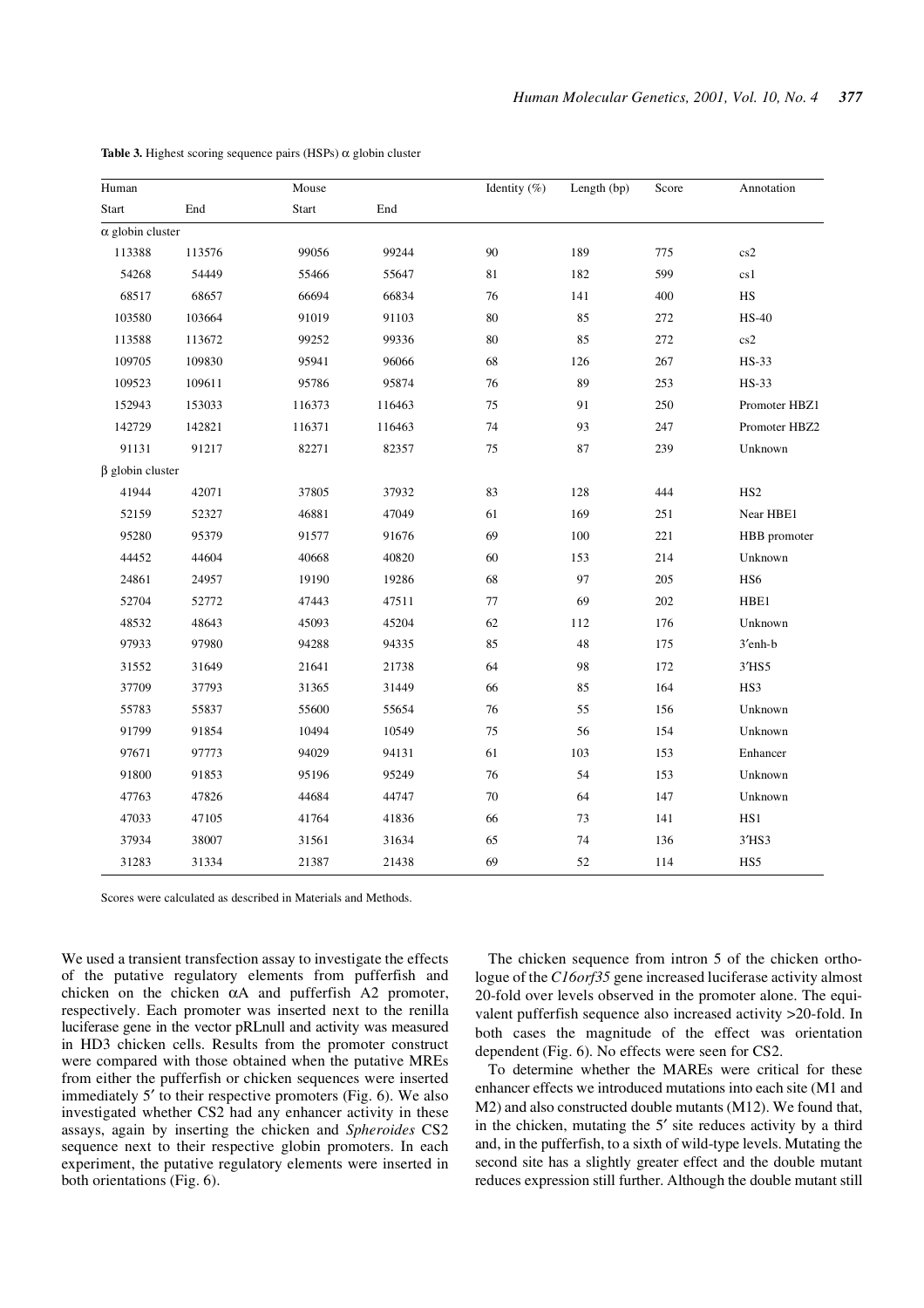

**Figure 4.** Sequence alignment of the MRE. Consensus binding sites for MAREs were found in man (45 matches in 375 kb), mouse (30 matches in 183 kb), chicken (16 matches in 103 kb) and pufferfish (30 matches in 99 kb). However, two sites within 60 bp of each other (paired sites) were rare (human, 1; mouse, 2; chicken, 1; and pufferfish, 2) and in each species, one or the only paired site was located in intron 5 of the *C16orf35* orthologue. Alignment of these sequences between mouse and man showed significant matching but much less so between human and chicken and between human and pufferfish, where only the sites themselves appear to be conserved.



**Figure 5.** Analysis of DNAse1 HSs in the *CGTHBA* gene of the chicken cluster. The position of DNAse1 HS was mapped in HD3 (erythroid cells) and chicken embryonic fibroblasts. In the example shown, a prominent HS (horizontal arrow) was seen in HD3 cells following digestion with Asp700 and hybridization with the probe C22/20.

shows increased levels over the promoter construct, the MARE sites account for almost 90% of the enhancer activity.

Therefore, it appears that these poorly conserved elements, not readily identified by conventional sequence comparisons, may in fact underwrite some, or maybe all, of the role of the αMRE in these species.

#### **DISCUSSION**

Comparison of the  $\alpha$  globin clusters of five distantly related species has shown that synteny and conserved gene order extend over a short distance (∼135–155 kb). Inspection of the boundaries of this conserved chromosomal unit suggests that although the breakpoints lie in very similar locations, they have been defined by quite independent evolutionary events in each species. Whatever the mechanism(s), this is of considerable practical interest, as these breakpoints may delimit a chromosomal segment containing all of the critical *cis*-acting elements required for fully regulated expression of the  $\alpha$ -like globin genes. It is interesting that even the 135 kb region representing the human/pufferfish synteny contains all the previously mapped erythroid-specific HSs around the human α globin cluster and broadly corresponds to a segment of chromatin which becomes hyperacetylated when the  $\alpha$  genes are fully active in erythroid cells (E. Anguita *et al.*, in preparation). At present, none of the fragments containing the  $\alpha$  cluster that have been tested in transgenic mice span this entire region. Since all of these constructs are expressed suboptimally (7), it remains to be seen whether a fragment containing this entire region would be fully regulated in transgenic mice. In general, these findings suggest that crossspecies comparisons may address the important question of whether chromosomes are organized into discrete structural and functional domains.

Current software is capable of finding coding regions of the human genome. Programs for identifying regulatory elements adjacent to the genes have been less refined, nevertheless primary sequence analysis readily detects CpG-rich islands which associate with the promoters of virtually all housekeeping genes and approximately half of all tissue-specific genes (47,48). Since CpG islands co-localize with the promoters of genes, they may be involved in regulating their transcription (49) and specifically in influencing expression of the  $\alpha$ -like globin genes (3). Although prominent CpG islands are associated with each of the widely expressed genes flanking the  $\alpha$  clusters (human, mouse and chicken), the CpG islands associated with the  $\alpha$ -like genes themselves have been substantially eroded during the evolution of mouse and chicken, demonstrating that they are not absolutely required for globin gene regulation in these species. Similar erosion of the CpG islands associated with tissue-specific genes has been noted before (49,50) and, therefore, this cross-species comparison confirms that CpG islands may be less useful for identifying tissue-specific genes in these species and adds to the evidence that CpG islands are not fundamentally important in regulating gene expression but reflect some other aspect(s) of genome structure, function or evolution as discussed by Antequera and Bird (49).

To annotate the human genome in full, it will be important to develop routines for identifying the key regulatory elements (e.g. promoters, enhancers and silencers) from the DNA sequence alone. Ultimately one might hope to identify other chromosomal elements; e.g. origins of replication, boundary elements and signals for nuclear sub-compartmentalization. At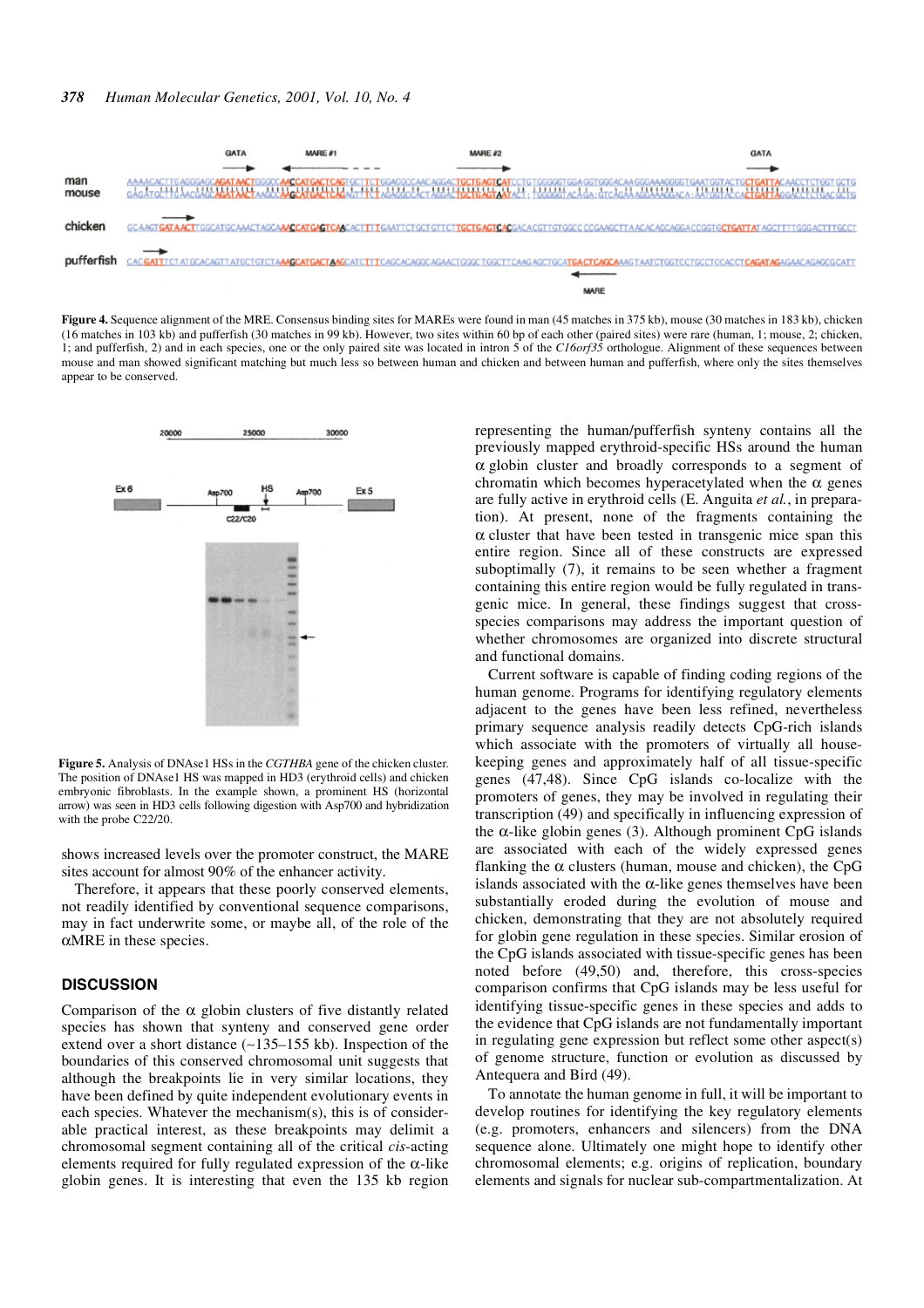

Figure 6. Construction and analysis of vectors containing putative regulatory elements (Materials and Methods). Normalized data, showing the relative levels of expression of each construct. Vertical lines represent 1 SD.

present it is not clear to what extent cross-species sequence comparisons can achieve this since, to date, very few studies have identified such elements by sequence analysis alone. Because many of the *bona fide* elements regulating  $\alpha$  globin expression *in vivo* in man and mouse have been previously characterized (reviewed in refs 7,44 and 45), this study allowed us to test the ability of current routines to identify such elements. Using criteria set out by others (10) we were unable to distinguish even the most important regulatory elements (the globin promoters and MREs) of the human or mouse  $\alpha$  globin clusters from many other non-coding regions. However, simply ranking the identity scores of conserved non-coding sequences identified many of the known regulatory elements in the  $\alpha$  globin cluster. Similarly, using this approach to analyse the human and mouse β globin gene clusters we identified most of the known regulatory elements (Table 3), whereas previously defined criteria (10) identified only HS2 (51). Therefore, rather than setting fixed, arbitrary criteria, which may differ from one comparison to another, identifying the most highly scoring non-coding matches between two species, as set out here, may provide the most efficient guide to regulatory elements. This simple approach may be made even more informative by parallel analysis of several closely related species.

Although this approach was not informative in more distantly related species, using prior knowledge of the TF binding sites in the human and mouse  $\alpha$ MREs it was possible to identify enhancer elements at a conserved position (intron 5 of *C16orf35*) in chicken and pufferfish. Although it is not yet clear whether these enhancers are functionally equivalent to the  $\alpha$ MREs, our data strongly indicate that this type of regulatory element was present in this position in the ancestral  $\alpha$  globin cluster. These findings suggest that future crossspecies searches for regulatory elements might also include routines searching for significant conservation of motifs corresponding to chosen TF binding sites of interest separated by non-conserved gaps.

# **MATERIALS AND METHODS**

#### **Construction of contigs**

The human contig has been published previously (2,17). In mouse we started with the contig containing 2CF2, P3 and P48 (52). Gaps in this contig were closed with F1 827 and the contig was extended with P2 and o05238 (P1 clones from the ICRF P703 mouse P1 library). In chicken, we started with λG2, λG5 and λG7 (53,54). This was extended with D18260 and D0242 (Library 125, Resourcenzentrum, Germany). A cosmid library derived from *F.rubripes* genomic DNA was constructed in the pTCF cosmid vector (55). Cosmids A and F representing the *F.rubripes* α globin locus were identified by screening this library with an A1 globin cDNA isolated from a cDNA library from peripheral blood. Subsequently, using probe 129 (coordinates 34062–34626 of the *Fugu* sequence) we isolated the P1s PACFF-74p9, -56M21 and -51D12 from the *S.nephelus* library (Genome Systems).

## **Isolation of probes**

Human (6,56) and mouse (45,57) probes were as previously described or were amplified from primers (available on request) designed from the sequence. Probes to the chicken (C22/20), *Fugu* (129) and *nephelus* clusters were amplified using primers (available on request) designed from the sequence. Probes corresponding to A1 and β globin (*Fugu*) were isolated from cDNA made from peripheral blood RNA from a 3- to 4-month-old fish screened with salmon globin cDNA probes.

## **Sequence analysis**

Recombinants were sequenced as previously described (2). Some data were previously available for mouse (21,22,38,44, 45,58,59) and chicken (53,54,60,61) but new sequence contigs were assembled without reference to these. Each newly assembled sequence was masked for repeats and initially annotated by sequence homology using the BLAST suite (62) to search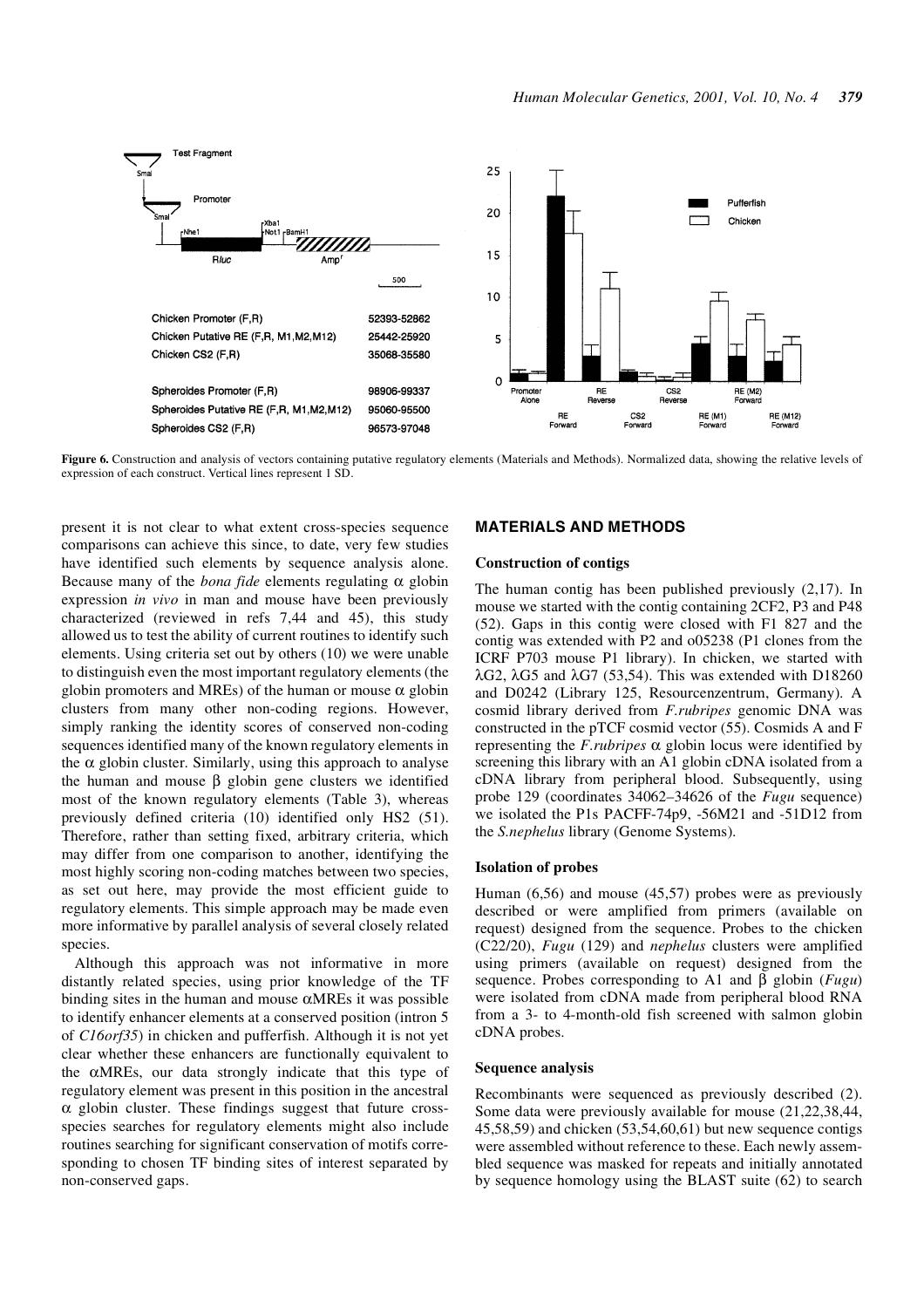nucleotide [dbEST (63) and EMBL (64)] and protein [SwissProt and Trembl (65)] sequence databases and our unpublished cDNA sequences. In addition, sequences were analysed with the gene prediction programs GRAIL and GENSCAN (66,67). All sequences and analyses were processed using an automated annotation system and stored in ACEDB (http://www.acedb.org/). Sequences were compared by sequence identity using PipMaker (http://bio.cse.psu.edu/pipmaker). G+C% and the frequency of CpG dinucleotides plots were calculated using a 200 bp stepping window. Putative regulatory elements were identified by using BLASTZ (an integral part of PipMaker) to align genomic sequences that had been masked for known exons and repeats. Localized regions of sequence conservation, i.e. ungapped high scoring pairs (HSPs), were returned by PipMaker using the 'concise text' output option. A score for each ungapped HSP was calculated (+5 for each identical base and –4 for each mismatch) and used to rank the HSPs. Specific TF binding sites were identified using MacVector software and the Transfac database (http://transfac.gbf-braunschweig.de/ TRANSFAC/index.html).

## **Identification of DNAse1-hypersensitive sites**

Nuclei were prepared from  $1 \times 10^8$  chicken HD3 (erythroid) cells and DNAse1-hypersensitive sites were identified as previously described by Higgs *et al.* (4).

## **Plasmid constructs**

A 500 bp fragment containing the chicken αA-globin promoter (coordinates 52393–52862) was amplified using the primers 5′-CCTTCCCGGGGGTTGCACCTCTGTGTT-3′ and 5′-GTG-CTCCTGAACCTACAG-3′. The PCR product was kinased and ligated into the *Sma*I site of the pRL-NULL plasmid (Promega); the orientation and sequence were confirmed. Similarly, a 500 bp fragment immediately 5' of the pufferfish A2  $\alpha$  globin gene was amplified and cloned (primers 5′-CCTTCCCG-GGGCCAAACTGGTGCTCAATTT-3′ and 5′-TTGTTGTT-GGGGGTGTTTTT-3′; coordinates 988906–99337). Primers at the 5′ end of the insert (with respect to the luciferase gene) contain an *Sma*I site allowing the subsequent insertion of the following PCR products: the putative chicken RE (primers 5′-TTGTTGTTGGGGGTGTTTTT-3′ and 5′-TTGTTGTT-GGGGGTGTTTTT-3′), chicken CS2 (primers 5′-GAACT-GAAATGCCACCAACC-3' and 5'-CCACACTCATTCT-GGTTACCC-3′), putative pufferfish RE (primers 5′-CTGTA-GAAAGTGCTTAGAAGTGAA-3′ and 5′-GCAAAGTAGT-CTTCTTTACATTTTT-3′) and pufferfish CS2 (primers 5′- TTTGCAGCACGTTTATCCAA-3′ and 5′-GATTCACAGA-ATCCGCTGGT-3′). Mutations were introduced into the putative MRE by PCR-based, site-directed mutagenesis (QuikChange; Stratagene). All modifications were confirmed by sequence analysis. All PCRs were performed using Pfu DNA polymerase (Stratagene).

## **Transient transfection and functional assays**

Chicken HD3 cells were maintained in Dulbecco's modified Eagle's medium with 10% fetal calf serum transfected by electroporation using a 950 µF capacitor array charged at 300 V. For each transfection,  $1 \times 10^6$  cells were resuspended in 0.25 ml of RPMI 1640 with 10 µg of a test construct in pRL-NULL and 5 µg of a transfection control plasmid pCMVβGal. After discharge, cells were left on ice for 10 min before resuspending in growth medium and incubating at 37°C for 2 days. Subsequently, luciferase activities were determined according to the manufacturer's instructions (Promega). Relative β galactosidase activity in lysates was measured using *O*-nitrophenyl-Dgalactopyranoside (0.67 mg/ml) as substrate in a 0.1 M phosphate buffer pH 7.0 containing 10 mM KCl and 1 mM  $MgSO<sub>4</sub>$ incubated at 37°C for 15–45 min. The A420 was determined after stopping the reaction by the addition of 0.3 M sodium carbonate. All constructs were tested in triplicate in at least three independent transfection experiments.

## **ACKNOWLEDGEMENTS**

We are grateful to Professor Sir D.J. Weatherall for continued support and encouragement. We are grateful to Dr G. Elgar for helpful advice. We thank Drs W.G. Wood, R.J. Gibbons and V. Buckle for their comments on the manuscript. We are grateful to Julianne Ellu for providing HD3 cells. We also thank H. Ayyub for excellent technical assistance. Mouse cosmids were provided by Dr Q. Zhao and chicken recombinants were provided by Dr J. Dodgson. J. Flint and J. Frampton are Wellcome Trust Senior Fellows. B.A. was supported in part by the National Institutes of Health.

## **REFERENCES**

- 1. Vukmirovic, O.G. and Tilghman, S.M. (2000) Exploring genome space. *Nature*, **405**, 820–822.
- 2. Flint, J., Thomas, K., Micklem, G., Raynham, H., Clark, K., Doggett, N.A., King, A. and Higgs, D.R. (1997) The relationship between chromosome structure and function at a human telomeric region. *Nature Genet.*, **15**, 252–257.
- 3. Bird, A.P., Taggart, M.H., Nicholls, R.D. and Higgs, D.R. (1987) Nonmethylated CpG-rich islands at the human  $\alpha$ -globin locus: implications for evolution of the  $\alpha$ -globin pseudogene. *EMBO J.*, **6**, 999–1004.
- 4. Higgs, D.R., Wood, W.G., Jarman, A.P., Sharpe, J., Lida, J., Pretorius, I.-M. and Ayyub, H. (1990) A major positive regulatory region located far upstream of the human  $\alpha$ -globin gene locus. *Genes Dev.*, **4**, 1588–1601.
- 5. Smith, Z.E. and Higgs, D.R. (1999) The pattern of replication at a human telomeric region (16p13.3): its relationship to chromosome structure and gene expression. *Hum. Mol. Genet.*, **8**, 1373–1386.
- 6. Vyas, P., Vickers, M.A., Simmons, D.L., Ayyub, H., Craddock, C.F. and Higgs, D.R. (1992) *Cis*-acting sequences regulating expression of the human α globin cluster lie within constitutively open chromatin. *Cell*, **69**, 781–793.
- 7. Higgs, D.R., Sharpe, J.A. and Wood, W.G. (1998) Understanding  $\alpha$  globin gene expression: a step towards effective gene therapy. *Semin. Hematol.*, **35**, 93–104.
- 8. Deisseroth, A. and Hendrick, D. (1978) Human α-globin gene expression following chromosomal dependent gene transfer into mouse erythroleukemia cells. *Cell*, **15**, 55–63.
- 9. Zeitlin, H.C. and Weatherall, D.J. (1983) Selective expression within the α-globin gene complex following chromosome dependant transfer into diploid mouse erythroleukaemia cells. *Mol. Biol. Med.*, **1**, 489.
- 10. Loots, G.G., Locksley, R.M., Blankespoor, C.M., Wang, Z.E., Miller, W., Rubin, E.M. and Frazer, K.A. (2000) Identification of a coordinate regulator of interleukins 4, 13, and 5 by cross-species sequence comparisons. *Science*, **288**, 136–140.
- 11. Popperl, H., Bienz, M., Studer, M., Chan, S.K., Aparicio, S., Brenner, S., Mann, R.S. and Krumlauf, R. (1995) Segmental expression of Hoxb-1 is controlled by a highly conserved autoregulatory loop dependent upon exd/ pbx. *Cell*, **81**, 1031–1042.
- 12. Hardison, R.C., Oeltjen, J. and Miller, W. (1997) Long human-mouse sequence alignments reveal novel regulatory elements: a reason to sequence the mouse genome. *Genome Res.*, **7**, 959–966.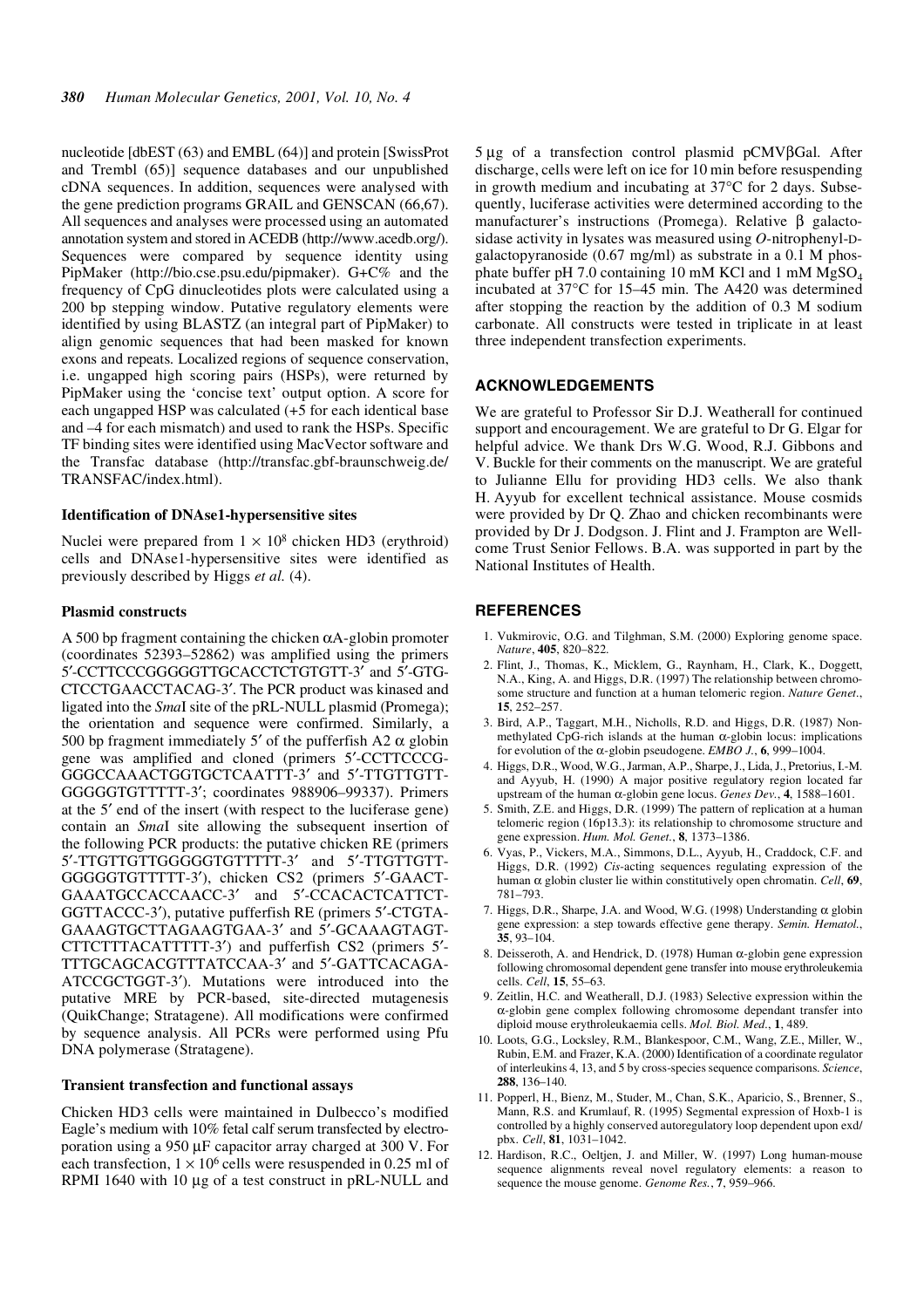- 13. Lamerdin, J.E., Montgomery, M.A., Stilwagen, S.A., Scheidecker, L.K., Tebbs, R.S., Brookman, K.W., Thompson, L.H. and Carrano, A.V. (1995) Genomic sequence comparison of the human and mouse XRCC1 DNA repair gene regions. *Genomics*, **25**, 547–554.
- 14. Strauss, E.C., Andrews, N.C., Higgs, D.R. and Orkin, S.H. (1992) *In vivo* footprinting of the human  $\alpha$ -globin locus upstream regulatory element by guanine/adenine ligation-mediated PCR. *Mol. Cell. Biol.*, **12**, 2135–2142.
- 15. Jarman, A.P., Wood, W.G., Sharpe, J.A., Gourdon, G., Ayyub, H. and Higgs, D.R. (1991) Characterization of the major regulatory element upstream of the human α-globin gene cluster. *Mol. Cell. Biol.*, **11**, 4679–4689.
- 16. Rombel, I., Hu, K.-Y., Zhang, Q., Papayannopoulou, T., Stamatoyannopoulos, G. and Shen, C.-K.J. (1995) Transcriptional activation of human adult  $\alpha$ -globin genes by hypersensitive site-40 enhancer: function of nuclear factor-binding motifs occupied in erythroid cells. *Proc. Natl Acad. Sci. USA*, **92**, 6454–6458.
- 17. Horsley, S.W., Daniels, R.J., Anguita, E., Raynham, H.A., Peden, J.F., Villegas, A., Vickers, M.A., Green, S., Chui, D.H.K., Ayyub, H. *et al.* (2001) Monosomy for the most telomeric, gene-rich region of human chromosome 16p causes minimal phenotypic effects. *Eur. J. Hum. Genet.*, in press.
- 18. Wilkie, A.O.M., Higgs, D.R., Rack, K.A., Buckle, V.J., Spurr, N.K., Fischel-Ghodsian, N., Ceccherini, I., Brown, W.R.A. and Harris, P.C. (1991) Stable length polymorphism of up to 260 kb at the tip of the short arm of human chromosome 16. *Cell*, **64**, 595–606.
- 19. Xu, J. and Hardison, R.C. (1991) Localization of the α-like globin gene cluster to region q12 of rabbit chromosome 6 by *in situ* hybridization. *Genomics*, **9**, 362–365.
- 20. Oakenful, E.A., Buckle, V.J. and Clegg, J.B. (1993) Localization of the horse (*Equus caballus*) α-globin gene complex to chromosome 13 by fluorescence *in situ* hybridization. *Cytogenet. Cell Genet.*, **62**, 136–138.
- 21. Leder, A., Swan, D., Ruddle, F., D'Eustachio, P. and Leder, P. (1981) Dispersion of  $α$ -like globin genes of the mouse to three different chromosomes. *Nature*, **293**, 196–200.
- 22. Leder, A., Weir, L. and Leder, P. (1985) Characterization, expression and evolution of the mouse embryonic ζ-globin gene. *Mol. Cell. Biol.*, **5**, 1025–1033.
- 23. Tan, H. and Whitney, J.B.I. (1993) Genomic rearrangement of the  $\alpha$ -globin gene complex during mammalian evolution. *Biochem. Genet.*, **31**, 473–484.
- 24. Bernardi, G., Olofsson, B., Filipski, J., Zerial, M., Salinas, J., Cuny, G., Meunier-Rotival, M. and Rodier, F. (1985) The mosaic genome of warmblooded vertebrates. *Science*, **228**, 953–957.
- 25. Bernardi, G. (2000) Isochores and the evolutionary genomics of vertebrates. *Gene*, **241**, 3–17.
- 26. Venkatesh, B., Gilligan, P. and Brenner, S. (2000) Fugu: a compact vertebrate reference genome. *FEBS Lett.*, **476**, 3–7.
- 27. Schwartz, S., Zhang, Z., Frazer, K.A., Smit, A., Riemer, C., Bouck, J., Gibbs, R., Hardison, R. and Miller, W. (2000) PipMaker—a web server for aligning two genomic DNA sequences. *Genome Res.*, **10**, 577–586.
- 28. Vermeesch, J.R., Petit, P., Kermouni, A., Renauld, J.-C., Van Den Berghe, H. and Marynen, P. (1997) The IL-9 receptor gene, located in the Xq/Yq pseudoautosomal region, has an autosomal origin, escapes X inactivation and is expressed from the Y. *Hum. Mol. Genet.*, **6**, 1–8.
- 29. Kermouni, A., Van Roost, E., Arden, K.C., Vermeesch, J.R., Weiss, S., Godelaine, D., Flint, J., Lurquin, C., Szikora, J.-P., Higgs, D.R. *et al.* (1995) The IL-9 receptor gene (IL9R): genomic structure, chromosomal localization in the pseudoautosomal region of the long arm of the sex chromosomes, and identification of IL9R pseudogenes at 9qter, 10pter, 16pter and 18pter. *Genomics*, **29**, 371–382.
- 30. Tufarelli, C., Frischauf, A.-M., Hardison, R., Flint, J. and Higgs, D.R. (2001) Characterization of a widely expressed gene (*LUC7-LIKE*) defining the centromeric boundary of the human α globin domain. *Genomics*, in press.
- 31. Hsu, S.-L., Marks, J., Shaw, J.-P., Tam, M., Higgs, D.R., Shen, C.C. and Shen, C.-K.J. (1988) Structure and expression of the human  $\theta_1$  globin gene. *Nature*, **331**, 94–96.
- 32. Shaw, J.-P., Marks, J. and Shen, C.-K.J. (1987) Evidence that the recently discovered θ1-globin gene is functional in higher primates. *Nature*, **326**, 717–720.
- 33. Clegg, J.B. (1987) Can the product of the θ-gene be a real globin? *Nature*, **329**, 465.
- 34. Marks, J., Shaw, J.-P. and Shen, C.-K.J. (1986) Sequence organization and genomic complexity of primate  $\theta$ 1 globin gene, a novel  $\alpha$ -globin-like gene. *Nature*, **321**, 785–788.
- 35. Hardison, R. (2001) Organization, evolution and regulation of the globin genes. In Steinberg, M.H., Forget, B.G., Higgs, D.R. and Nagel, R.L. (eds), *Disorders of Hemoglobin: Genetics, Pathophysiology and Clinical Management.* Cambridge University Press, Cambridge, MA.
- 36. Elgar, G., Clark, M.S., Meek, S., Smith, S., Warner, S., Edwards, Y.J.K., Bouchireb, N., Cottage, A., Yeo, G.S.H., Umrania, Y. *et al.* (1999) Generation and analysis of 25 Mb of genomic DNA from the pufferfish *Fugu rubripes* by sequence scanning. *Genome Res.*, **9**, 960–971.
- 37. Oeltjen, J.C., Malley, T.M., Muzny, D.M., Miller, W., Gibbs, R.A. and Belmont, J.W. (1997) Large-scale comparative sequence analysis of the human and murine Bruton's tyrosine kinase loci reveals conserved regulatory domains. *Genome Res.*, **7**, 315–329.
- 38. Kielman, M.F., Barradeau, S., Smits, R., Harteveld, C.L. and Bernini, L.F. (1996) Characterization and localization of the mProx1 gene directly upstream of the mouse alpha-globin gene cluster: identification of a polymorphic direct repeat in the 5′UTR. *Mamm. Genome*, **7**, 877–880.
- 39. Göttgens, B., Barton, L.M., Gilbert, J.G.R., Bench, A.J., Sanchez, M.-J., Bahn, S., Mistry, S., Grafham, D., McMurray, A., Vaudin, M. *et al.* (2000) Analysis of vertebrate *SCL* loci identifies conserved enhancers. *Nature Biotechnol.*, **18**, 181–186.
- 40. Aparicio, S., Morrison, A., Gould, A., Gilthorpe, J., Chaudhuri, C., Rigby, P., Krumlauf, R. and Brenner, S. (1995) Detecting conserved regulatory elements with the model genome of the Japanese puffer fish, *Fugu rubripes*. *Proc. Natl Acad. Sci. USA*, **92**, 1684–1688.
- 41. Orkin, S.H. (1995) Hematopoiesis: how does it happen? *Curr. Opin. Cell Biol.*, **7**, 870–877.
- 42. Andrews, N.C., Erdjument-Bromage, H., Davidson, M.B., Tempst, P. and Orkin, S.H. (1993) Erythroid transcription factor NF-E2 is a haematopoietic-specific basic-leucine zipper protein. *Nature*, **362**, 722–728.
- 43. Zhang, Q., Reddy, P.M.S., Yu, C.-Y., Bastiani, C., Higgs, D., Stamatoyannopoulos, G., Papayannopoulou, T. and Shen, C.-K.J. (1993) Transcriptional activation of human  $\zeta_2$  globin promoter by the  $\alpha$  globin regulatory element (HS-40): functional role of specific nuclear factor-DNA complexes. *Mol. Cell. Biol.*, **13**, 2298–2308.
- 44. Gourdon, G., Sharpe, J.A., Higgs, D.R. and Wood, W.G. (1995) The mouse α-globin locus regulatory element. *Blood*, **86**, 766–775.
- 45. Kielman, M.F., Smits, R. and Bernini, L.F. (1994) Localization and characterization of the mouse α-globin locus control region. *Genomics*, **21**, 431–433.
- 46. Pondel, M.D., George, M. and Proudfoot, N.J. (1992) The LCR-like α-globin positive regulatory element functions as an enhancer in transiently transfected cells during erythroid differentiation. *Nucleic Acids Res.*, **20**, 237–243.
- 47. Larsen, F., Gundersen, G., Lopez, R. and Prydz, H. (1992) CpG islands as gene markers in the human genome. *Genomics*, **13**, 1095–1107.
- 48. Cross, S.H. and Bird, A.P. (1995) CpG islands and genes. *Curr. Opin. Genet. Dev.*, **5**, 309–314.
- 49. Antequera, F. and Bird, A. (1999) CpG islands as genomic footprints of promoters that are associated with replication origins. *Curr. Biol.*, **9**, R661–R667.
- 50. Matsuo, K., Clay, O., Takahashi, T., Silke, J. and Schaffner, W. (1993) Evidence for erosion of mouse CpG islands during mammalian evolution. *Somat. Cell Mol. Genet.*, **19**, 543–555.
- 51. Hardison, R.C. (2000) Conserved noncoding sequences are reliable guides to regulatory elements. *Trends Genet.*, **16**, 369–372.
- 52. Zhao, Q.Z., Liang, X.L., Mitra, S., Gourdon, G. and Alter, B.P. (1996) Cloning and characterization of the mouse alpha globin cluster and a new hypervariable marker. *Mamm. Genome*, **7**, 749–753.
- 53. Engel, J.D. and Dodgson, J.B. (1980) Analysis of the closely linked adult chicken α-globin genes in recombinant DNAs. *Proc. Natl Acad. Sci. USA*, **77**, 2596–2600.
- 54. Dodgson, J.B. and Engel, J.D. (1983) The nucleotide sequence of the adult chicken alpha-globin genes. *J. Biol. Chem.*, **258**, 4623–4629.
- 55. Grosveld, F.G., Lund, T., Murray, E.J., Mellor, A.L., Dahl, H.H. and Flavell, R.A. (1982) The construction of cosmid libraries which can be used to transform eukaryotic cells. *Nucleic Acids Res.*, **10**, 6715–6732.
- 56. Nicholls, R.D., Fischel-Ghodsian, N. and Higgs, D.R. (1987) Recombination at the human α-globin gene cluster: sequence features and topological constraints. *Cell*, **49**, 369–378.
- 57. Holmquist, G.P. (1992) Chromosomal bands, their chromatin flavors, and their functional features. *Am. J. Hum. Genet.*, **51**, 17–37.
- 58. Kielman, M.F., Smits, R., Hof, I. and Bernini, L.F. (1996) Characterization and comparison of the human and mouse *Dist1/a-globin* complex reveals a tightly packed multiple gene cluster containing differentially expressed transcription units. *Genomics*, **32**, 341–351.